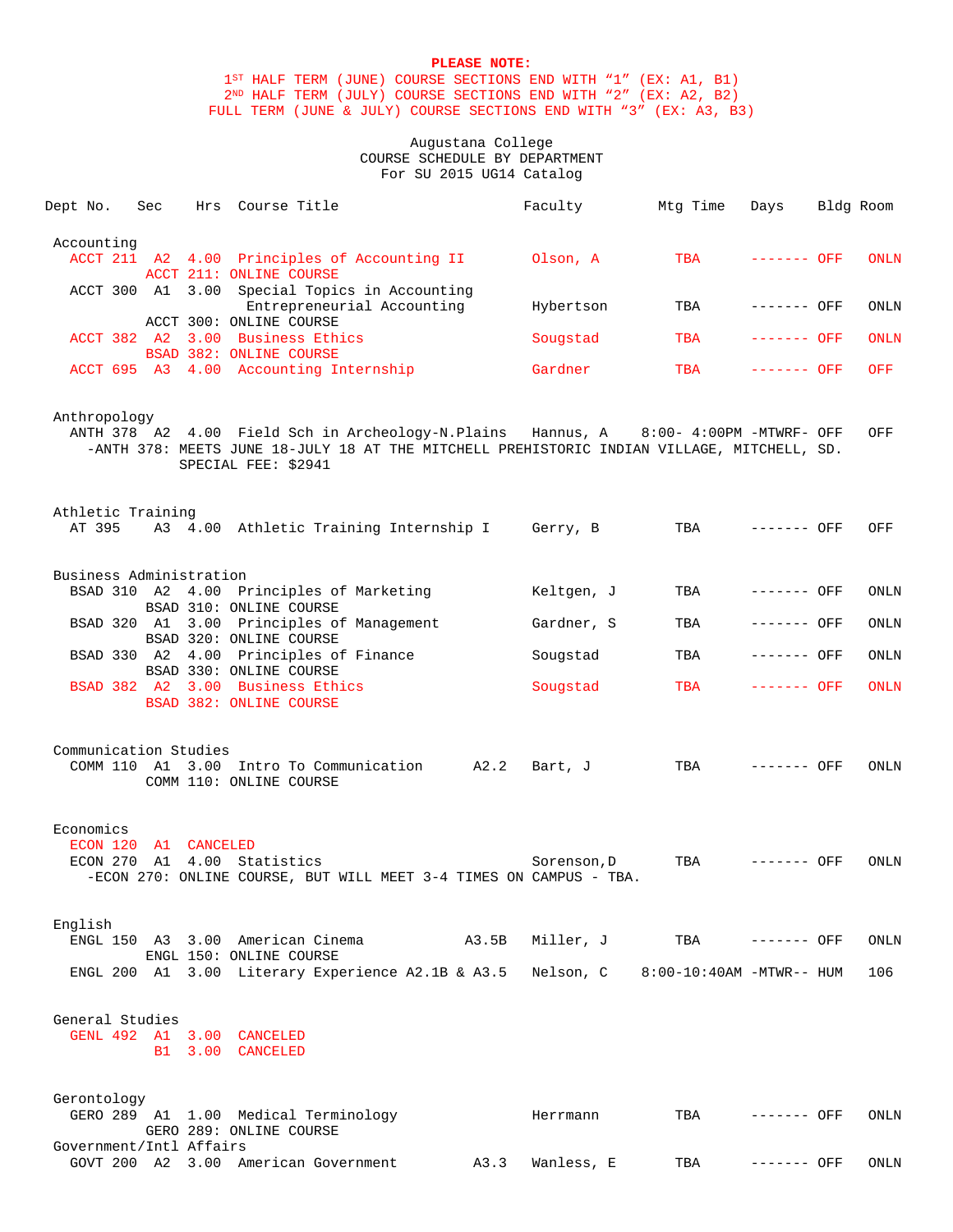# **PLEASE NOTE:**

1ST HALF TERM (JUNE) COURSE SECTIONS END WITH "1" (EX: A1, B1) 2ND HALF TERM (JULY) COURSE SECTIONS END WITH "2" (EX: A2, B2) FULL TERM (JUNE & JULY) COURSE SECTIONS END WITH "3" (EX: A3, B3)

> Augustana College COURSE SCHEDULE BY DEPARTMENT For SU 2015 UG14 Catalog

| Dept No.                | Sec              |      | Hrs Course Title                                                            |              | Faculty                 | Mtg Time                                                      | Days                       | Bldg Room |             |
|-------------------------|------------------|------|-----------------------------------------------------------------------------|--------------|-------------------------|---------------------------------------------------------------|----------------------------|-----------|-------------|
|                         |                  |      | GOVT 200: ONLINE COURSE                                                     |              |                         |                                                               |                            |           |             |
| History                 |                  |      |                                                                             |              |                         |                                                               |                            |           |             |
|                         |                  |      | HIST 110 A1 3.00 Western Civilization I A3.1A<br>HIST 110: ONLINE COURSE    |              | Preston, M              | TBA                                                           | ------- OFF                |           | ONLN        |
| HIST 111 A2             |                  |      | 3.00 Western Civilization II A3.1B<br>HIST 111: ONLINE COURSE               |              | Mullin, M               | TBA                                                           | ------- OFF                |           | ONLN        |
|                         |                  |      | HIST 121 A1 3.00 CANCELED                                                   |              |                         |                                                               |                            |           |             |
| Health                  |                  |      |                                                                             |              |                         |                                                               |                            |           |             |
|                         |                  |      | HLTH 216 A1 2.00 Stress Management<br>HLTH 216: ONLINE COURSE               |              | VanLaecken              | TBA                                                           | ------- OFF                |           | ONLN        |
|                         |                  |      | HLTH 222 A3 3.00 Nutrition<br>HLTH 222: ONLINE COURSE                       |              | Scholten, S             | TBA                                                           | ------- OFF                |           | <b>ONLN</b> |
| Mathematics             |                  |      |                                                                             |              |                         |                                                               |                            |           |             |
|                         |                  |      | MATH 150 A1 4.00 CANCELED                                                   |              |                         |                                                               |                            |           |             |
|                         |                  |      | MATH 151 A1 4.00 Calculus I                                                 | A2.3         | Sorenson, T             | 9:30-12:30PM -MTWRF- MC                                       |                            |           | 105         |
|                         |                  |      | MATH 152 A2 4.00 Calculus II                                                | A2.3         | Smith, Jay              | 8:00-10:40AM -MTWRF- HUM                                      |                            |           | 201         |
| Music                   |                  |      |                                                                             |              |                         |                                                               |                            |           |             |
|                         |                  |      | MUSI 110 A1 3.00 The Understanding of Music A3.5B Johnson, S                |              |                         | TBA                                                           | ------- OFF                |           | ONLN        |
|                         | MUSI 111 A2 3.00 |      | MUSI 110: ONLINE COURSE<br>CANCELED                                         |              |                         |                                                               |                            |           |             |
|                         |                  |      | MUSI 197 A2 2.00 CANCELED                                                   |              |                         |                                                               |                            |           |             |
|                         |                  |      |                                                                             |              |                         |                                                               |                            |           |             |
| Native American Studies |                  |      | NAST 320 A1 3.00 Native American Social Sys A3.6                            |              | Swart, W                | TBA                                                           | ------- OFF                |           | ONLN        |
|                         |                  |      | NAST 320: ONLINE COURSE                                                     |              |                         |                                                               |                            |           |             |
| Nursing                 |                  |      |                                                                             |              |                         |                                                               |                            |           |             |
|                         |                  |      | NURS 230 A3 3.00 Pharmacotherapeutics                                       |              | Evenson, C              | TBA                                                           | ------- OFF                |           | <b>ONLN</b> |
|                         |                  |      | NURS 230: ONLINE COURSE<br>NURS 420 A2 5.00 Behavioral Health Nursing       |              | Abbott, K               | $1:00-2:20PM -M-W--- MC$                                      |                            |           | 120         |
|                         |                  |      |                                                                             |              | Abbott, K               | 7:00- 4:15PM --T-R-- OFF                                      |                            |           | OFF         |
|                         | B2               |      | 5.00 Behavioral Health Nursing                                              |              | Abbott, K<br>Hunhoff    | $1:00-2:20PM -M-W--- MC$<br>7:00- 4:15PM --T-R-- OFF          |                            |           | 120<br>OFF  |
|                         |                  |      | NURS 451 A1 3.00 Leadership in Prof Nursing                                 |              | Herrmann                | TBA                                                           | ------- OFF                |           | ONLN        |
|                         |                  |      | -NURS 451: ONLINE COURSE BUT WILL HAVE ABOUT 3 FACE TO FACE MEETINGS - TBA. |              |                         |                                                               |                            |           |             |
|                         |                  |      |                                                                             |              |                         |                                                               |                            |           |             |
| Physical Education      |                  |      |                                                                             |              |                         |                                                               |                            |           |             |
| PE 102<br>PE 112        | A1<br>A1         |      | 1.00 Bicycling<br>1.00 Hatha Yoga                                           | A1.3<br>A1.3 | VanSchepen<br>Dickinson | $9:30-11:30AM$ --TWR-- ELMN<br>$11:30 - 1:00PM -MTWR -- ELMN$ |                            |           | 105<br>224  |
| PE 118                  | Α                |      | 1.00 Tennis and Net Sports                                                  | A1.3         | Fiala, R                | TBA                                                           | ------- ELMN               |           | 105         |
| PE 119                  | Α                | 1.00 | Walking and Hiking                                                          | A1.3         |                         | Scholten, K 11:30-12:30PM -MTWR-- ELMN                        |                            |           | 105         |
| PE 395                  | A3               | 4.00 | Internship                                                                  |              |                         |                                                               |                            |           |             |
|                         |                  |      | Fitness                                                                     |              | Barkley, S              | TBA                                                           | ------- OFF                |           | OFF         |
|                         | D3               | 4.00 | B3 4.00 Coaching<br>Sport Management I                                      |              | Stavenger<br>Pierson, D | TBA<br>TBA                                                    | ------- OFF<br>------- OFF |           | OFF<br>OFF  |
|                         |                  |      |                                                                             |              |                         |                                                               |                            |           |             |